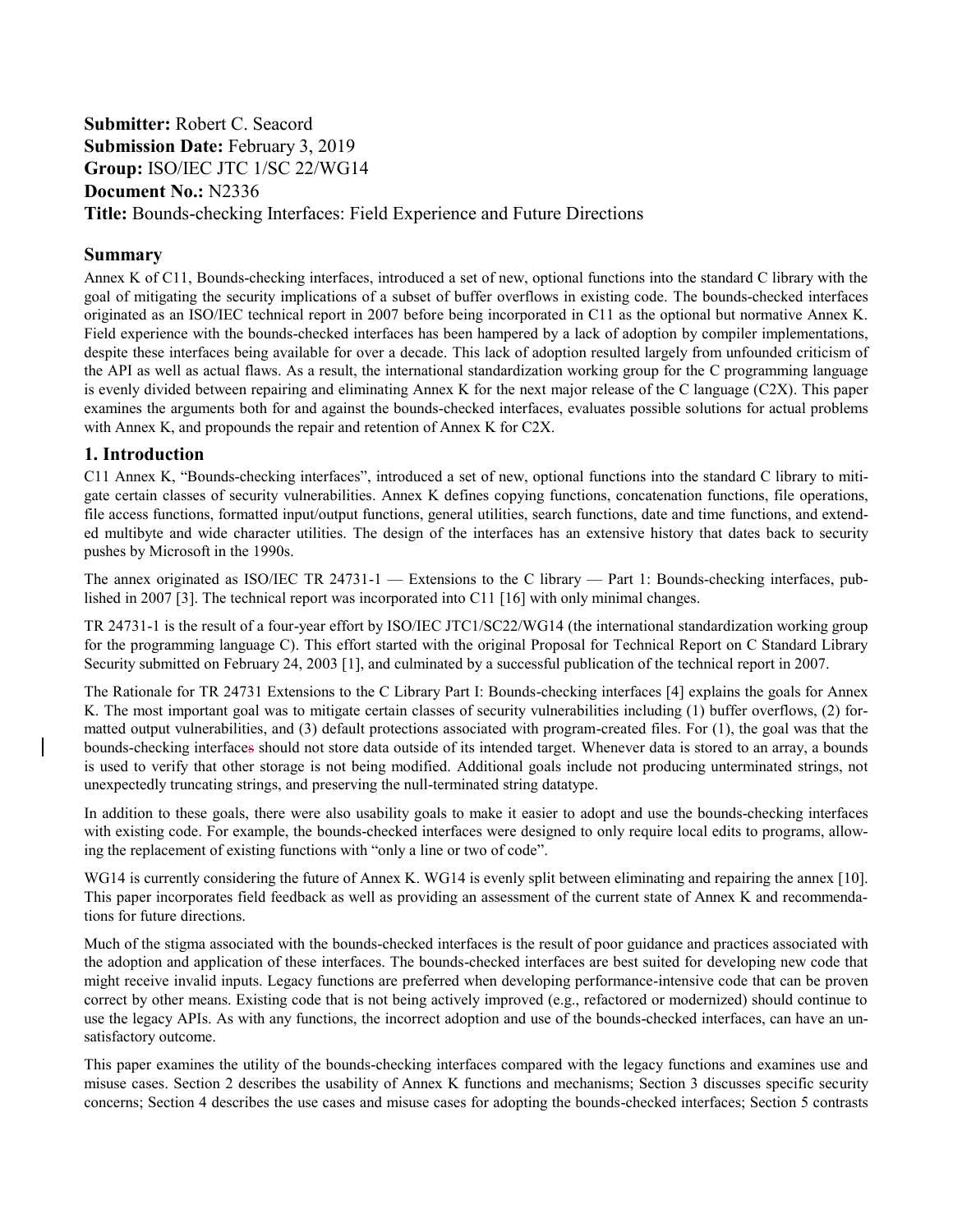the performance of these functions with the performance of the legacy functions; Section 6 enumerates existing implementations; Section 7 discusses the future of Annex K; and Section 8 summarizes the paper.

### **2. Usability**

Usability is critically important in the design of a secure interface. It is important to remember that, with few exceptions (such as the gets function—deprecated in C99 and eliminated from C11), there are no inherently insecure standard functions. Some functions, however, are more usable than other functions meaning that they are less prone to misuse and resulting defects and vulnerabilities. Exact data on defect rates is difficult to obtain, although there is wide industry consensus that many of the legacy functions defined in the C standard library [25] are prone to misuse [26]. The remainder of this section contrasts the bounds-checking interfaces mechanisms and functions with legacy capabilities.

#### **2.1. Interface Design**

To ease their adoption in existing code bases, the names and signatures of the APIs were deliberately chosen to be close to those of the corresponding standard functions. These APIs have a  $\overline{\phantom{a}}$  suffix, commonly take an additional argument, and return a value of type errno t rather than a pointer to the destination buffer. For example, the standard function strcpy declared as follows:

```
char *strcpy(
   char * restrict s1, 
   const char * restrict s2
);
```
corresponds to the Annex K strcpy\_s function whose declaration is:

```
errno_t strcpy_s(
   char * restrict s1, 
   rsize_t s1max,
   const char * restrict s2
);
```
Syntactic differences are in **bold** font. The additional s1max argument specifies the size in characters of the destination buffer pointed to by s1. The function return type is  $errno$  t, which is a typedef for int. The function returns zero to indicate success and a non-zero value on error.

#### **2.2. Array Size**

}

While superficially similar, strcpy s has different behavior than strcpy. The additional s1max argument was added to require developers to specify the size of the destination array. Because of array decay in the C and C++ languages, it is not otherwise possible for the invoked function to determine the size of the object referenced by a pointer to an array. Historically, this has been the cause of numerous vulnerabilities in C and C++ programs [26]. The idea of adding these extra arguments is not new to Annex K, but originated with the OpenBSD functions  $strl_{cpy}$  and  $strl_{cat}$  [14].

When replacing an invocation of  $\text{stropy}$  with a call to  $\text{stropy}$  it is necessary to determine the size of the destination array. If the array is declared in the scope of the invocation, the size can be statically determined by the sizeof operator. If the storage is dynamically allocated or declared in a different scope, it may be advantageous to save the result of the size computation in a new variable of type size\_t or rsize\_t.

O'Donell and Sebor [24] identify specific programmer errors using the bounds-checking interfaces observed in code bases but without any specific statistics as to how common these errors are. The first of these errors is that the programmer incorrectly specifies the size of the source array instead of the destination array:

```
void func(void) {
  char source[] = "...";
   char dest[N];
 ...
  strcpy s(dest, sizeof source, source);
```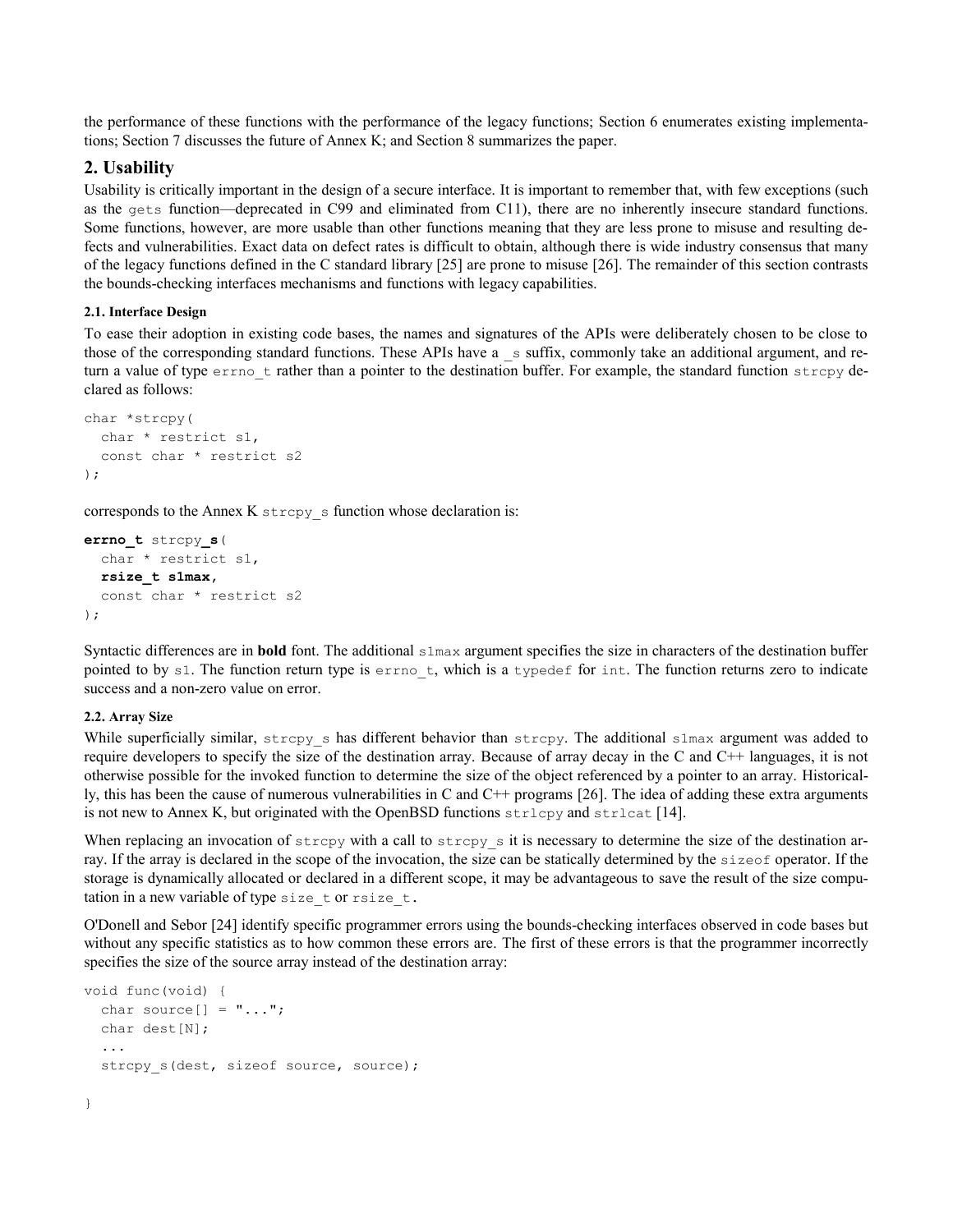While such mistakes are possible, they are easily identifiable by static analysis. GCC, for example, detects this bug in uses of the standard functions.

The use of the  $\text{stropy}_s$  s function here is no less secure than the use of the legacy function. If a buffer overflow could result from this code, it would also result from a similar call to the strcpy function. On the other hand, if the source array were smaller than the destination array, no buffer overflow would occur and the error would be detected at runtime.

Another possible error can occur when the size of the destination buffer is not readily available at the call site to the function (for example, the destination is not an array). A programmer may use the wrong computation (or reuse an inappropriate existing computation) to determine the size of the destination buffer. A typical mistake of this sort is to pass the result of strlen(dest) as the size of the destination buffer, for example:

```
void func(const char *dest) {
   char src[N];
   ...
   strcpy_s(dest, strlen(dest), src);
   ...
}
```
In the absence of a previous error, dest must be a pointer to a string (meaning that a null character is present before the bound of the array referenced by dest). Provided that dest refers to a valid string, the size passed to the function is too small (by at least one). This code may fail to copy a string for which adequate storage was available, but it is unlikely to result in a buffer overflow.

#### **2.3. Error Handling**

Although errno itself is considered outdated, the concept of a set of errno values to indicate failure conditions is used by many Annex K functions. These functions return a value of type  $erro$  that would be the value to which the functions set errno, if the functions did set errno. Although ISO/IEC 9899:1999 [25] defines only three different specific values for errno, other standards (such as POSIX) and conventions define many more. Annex K defines no new values for errno.

Because of the usefulness that the set of errno values represents, Annex K defines a typedef, errno\_t, to represent this set of values. As stated earlier, the type of errno\_t is required to be int, which is also the type of errno itself.

Returning a value of type to errno\_t to indicate the status of the returning function is a best practice in C language programming because the language lacks a general exception handling mechanism.

The legacy strcpy function returns a pointer to the destination string. Programs typically ignore this return value except in cases where it is chained with other API calls in a single expression.

strcat(strcpy(d, a), b);

In these cases, there is an implicit assumption that the call to strcpy succeeds. As a consequence, secure coding standards such as ISO/IEC TS 17961 [12] and The CERT C Coding Standard [15] have no requirement to diagnose a failure to check the return value from strcpy.

Invoking the strcpy or strcat functions can easily result in a buffer overflow if the programmer has not ensured adequate storage has been allocated to store the resulting string.

In contrast, the strcpy s Annex K function returns a value of type errno t. Checking for potential errors requires compromise as function nesting is easily implemented when the return value is used to indicate status.

Consequently, the above code must be rewritten as two separate statements:

strcpy s(d, sizeof d, a); strcat s(d, sizeof d, b);

And because these functions may fail and return an error, the return value needs to be tested and appropriately handled:

if (strcpy\_s(d, sizeof d, a))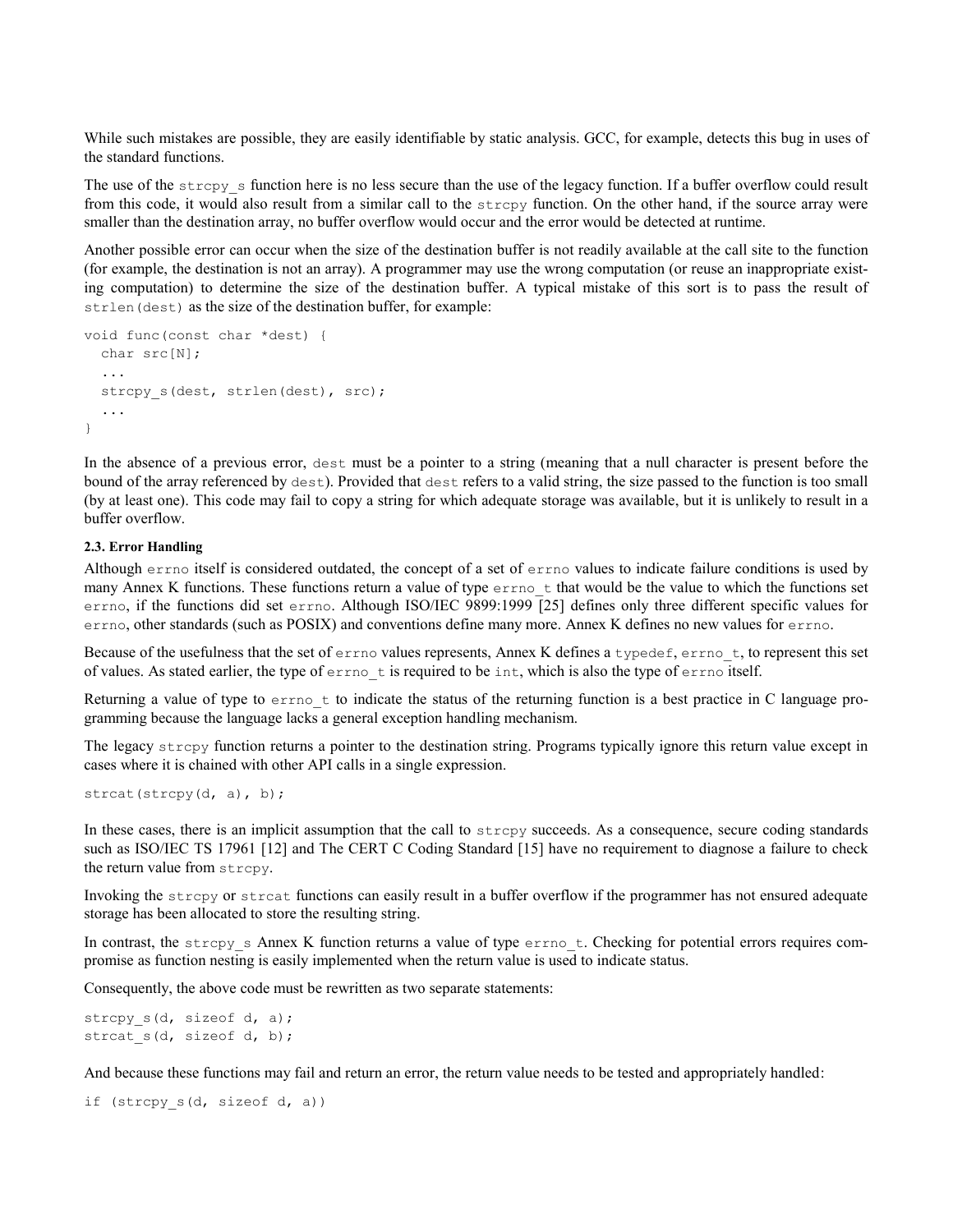```
 return -1;
if (strcat s(d, sizeof d, b))
  return -1;
```
The migration from functions whose return values are typically ignored to functions that need to be checked to determine if an error occurred should be aided by static analysis that generates a warning when a programmer neglects to check a return value. This analysis can be implemented using the nodiscard attribute supported by C++ and proposed for C2X [9]. The nodiscard attribute allows an API developer to indicate that ignoring the results of a function call is a programmer error.

Annex K supports an additional error handling feature. When a function detects an error (such as invalid arguments or not enough room in an output buffer) a special runtime-constraint handler function is called. The constraint handler might print a message to stderr and/or abort the program. The programmer has control of the handler function called via the set constraint handler s function, and can have the handler simply return if desired. If the handler returns, the function that identified the *runtime-constraint violation* and invoked the handler indicates a failure to its caller using its return value.

Runtime-constraints are violations of the runtime requirements of a function that the implementation must detect and diagnose by a call to a handler and, if the handler returns, by a failure indicator returned to the caller of the failed function call.

The implementation is required to enforce runtime-constraints. Typically, this is performed by bounds-checked interface functions checking the conditions immediately upon entry, or as they perform their tasks and gathers sufficient information to determine if a runtime-constraint has been violated. The runtime-constraints of the bounds-checked interfaces are conditions that would otherwise be undefined behavior for C Standard functions.

An implementation has a default constraint handler that is used if no calls to the set\_constraint\_handler\_s function have been made. The behavior of the default handler is implementation-defined, and it may cause the program to exit or abort. The default behavior of the handler is implementation-defined to allow implementations to provide reasonable behavior by default. This allows compilers customarily used to implement safety-critical systems, for example, to not abort by default. Implementation-defined behavior can be eliminated by invoking the set\_constraint\_handler\_s function before invoking any bounds-checked interfaces or using any mechanism that invokes a runtime-constraint handler.

The abort handler s and ignore handler s functions represent two common cases and are provided for convenience. The implementation default handler need not be either of these handlers.

In general, applications are responsible for setting the error handling policy, while libraries are not. A library which sets an error handling policy, by setting the abort\_handler\_s for example, may now be unusable in safety-critical applications.

Applications that establish a policy of not returning from errors (e.g., by setting the abort handler s or similar nonreturning handler) are free to ignore the return value from Annex K functions. This significantly reduces the amount of code that must be written to test the results of calls to the bounds-checked interfaces and handle errors.

An application policy of not returning on error *can* be appropriate for security-critical systems where errors may indicate an attack and that continued execution may result in a security compromise. In safety-critical systems (such as an airplane that must provide robust, continuous operations in the presence of unexpected inputs) forcing a system to abruptly terminate may be the goal of an attack. The system architecture must decide on a consistent, system-wide approach to error handling that makes sense for the particular application.

Setting policy in library or middleware code is usually avoided because it limits the types of applications in which this code can be used. This means that library code that wishes to avoid policy decisions must be able to work with application code that installs the ignore handler s or similar handler that returns and requires the library code to evaluate the return values from the function for errors.

O'Donell and Sebor [24] are not the first to point out that adding code to handle errors increases the size and complexity of code. *Provably correct code* can and should use legacy functions to avoid this additional overhead, for example:

```
size_t size = strlen(source) + 1;
dest = (char *)malloc(size);
if (dest) {
   memcpy(dest, source, size);
```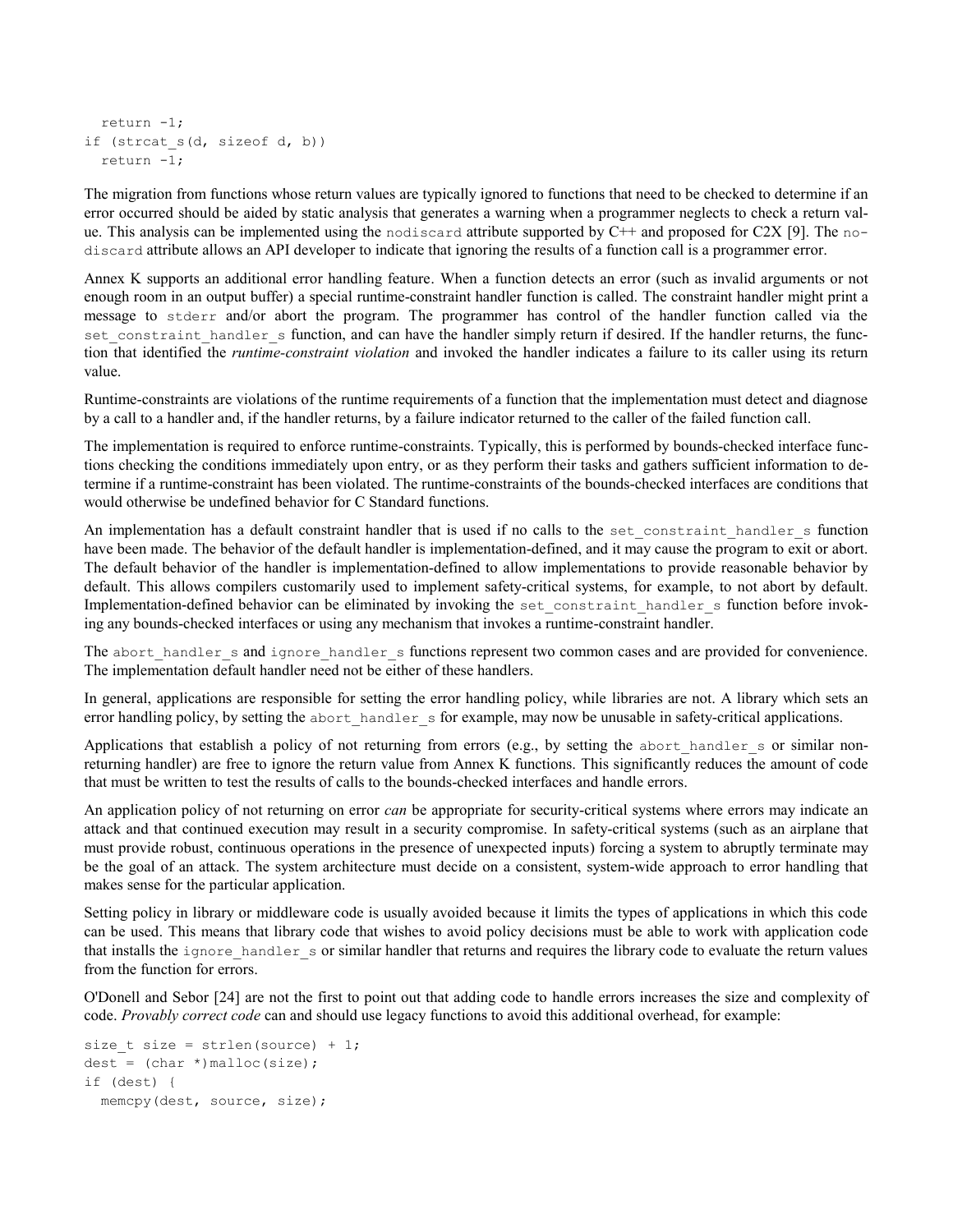```
} else {
   /* handle error */
   ...
}
```
However, as most programmers do not write provably correct code it is frequently beneficial to use the bounds-checkedinterfaces to detect potential errors.

#### **2.4. Single Pass**

String operations are typically implemented as single pass algorithms. For example, when implementing the strcpy s function, a naive algorithm might first determine the length of the string before copying. This requires two passes over the array; the first to locate the null character and the second to actually copy the character data. Requiring two passes over the array significantly impacts the performance of a successful copy on long strings.

To perform the string copy in a single pass, a typical  $\text{stropy}_s$  function implementation retrieves a character from the source string and copies it to the destination array until the string has been copied or the destination array is full. If the entire string cannot be copied, the  $\text{stropy}_s$  s function sets the first byte of the destination array to the null character, creating an empty string. The remaining bytes in the destination array will likely contain the partially copied source string.

The strcpy function does not detect undefined behaviors at runtime.

There are potential security concerns with the  $\text{stropy}_s$  s function. If the original source string contained sensitive information, the programmer must take care not to leak it, for example, by using a memcpy operation instead of a strcpy operation.

Creating an empty string on failure can also have security implications. Consider the following function that creates a path name by copying a safe root directory to a fixed length array followed by a user-specified directory and file name. The function then allows the user to perform a security sensitive operation on the file, provided it is within the safe root directory:

```
void create path(char * dir, char * fn) {
   char pn[2048];
  strcpy s(pn, sizeof pn, "/safe dir/");
   strcat_s(pn, sizeof pn, dir);
   strcat_s(pn, sizeof pn, fn);
  security sensitive op(pn);
}
```
An attacker might exploit this function by passing a very long string for dir causing the first streat s operation to fail. If the runtime constraint handler returns, the string referenced by pn will be an empty string. The next call to strcat s can allow the attacker to specify any pathname and escape the secure directory:

```
char longstr[2048] = \{0\};memset(longstr, 'a', sizeof(buffer) - 1);
create_path(
   longstr,
   "/unsafe_dir/sensitive_file"
);
```
This call invokes security\_sensitive\_op with the pathname "/unsafe\_dir/sensitive\_file".

The defect in the create path function is the failure to test for and handle errors from the bounds-checked interface functions and to continue execution without considering the downstream consequences of these failures.

#### **2.5. memcpy**

The memcpy function can be used instead of strcpy to copy strings under certain conditions. Both functions are defined in Section 7.24 of the C Standard, "String handling <string.h>". The memcpy function can be used to copy memory, but also to copy strings provided the size of the destination array is equal to or larger than the size argument to memcpy, the source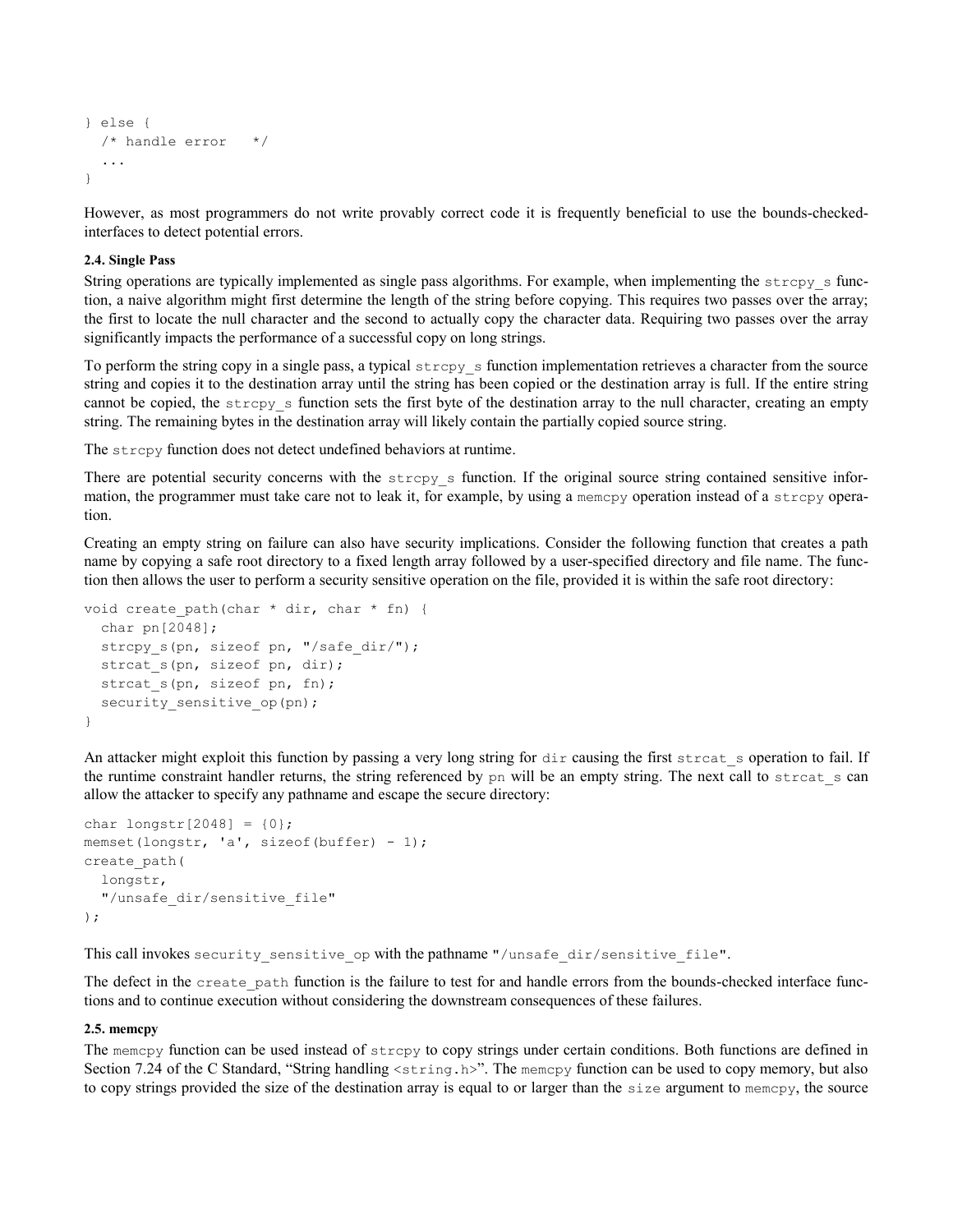array contains a null character before the bound, and that the string length is at least one less than the size so that the resulting string will be properly null-terminated.

There are a variety of recommendations as to when to use strcpy vs. memcpy. The most conservative of these is to use strcpy or strcpy\_s when copying a string, and memcpy or memcpy\_s when copying memory. Another common recommendation is to use memcpy to copy strings when the prerequisite conditions described in the previous paragraph are met. This recommendation is based on the theory that memcpy is faster than strcpy.

Most memcpy and strcpy implementations are designed to efficiently handle large amounts of data. This often requires additional startup overhead such as determining alignment, setting up SIMD, cache management, and so forth. That makes these implementations slow for copying small amounts of data. Consequently, a memcpy implementation optimized for large amounts of data may be significantly slower than a strcpy implementation that was optimized for small amounts of data (when copying small amounts of data).

#### **2.6. String Copy with Truncation**

The strncpy function has had a problematic history. The strncpy function was designed for inserting text into the middle of strings and was then repurposed as a secure replacement for strcpy although it is not. The most significant problem with the strncpy function is that it does not properly null-terminate the resulting string if the source string is longer than the number of characters being copied. In other words, if there is no null character in the first n characters of the source array, the destination array will not be null-terminated.

The strncpy s function solves this problem by setting the dest [n] to a null character if no null character is copied from the source array. This also means this function is useless for copying into the middle of a string. Of course, the strncpy function could also insert a null byte if the source string is shorter than n.

The strncpy function appends null characters to the copy in the destination array when the source string is shorter than n characters, until n characters have been written. A common source of errors when converting existing code to the boundschecked version is to assume that the strncpy\_s function zeroes out the destination buffer past the first null character in a similar manner to strncpy. This functionality was deliberately not carried over to strncpy s because the zeroing out was criticized as an inefficiency. The difference in behavior has led to unintended information disclosure vulnerabilities in networking code where the previous contents of the buffer beyond the first null character were sent to the client. For example, naively replacing the call to strncpy in the following function with strncpy\_s leaves the bytes past the first null character in the destination unchanged when strlen(in) is smaller than out len:

```
void secure copy buffer (char *out,
   const char *in, size_t out_len) {
    strncpy (out, in, out len);
     // ...
}
```
This function could potentially leak sensitive data, although it seems unlikely that a developer concerned with leaking information would rely on strncpy s to clear sensitive information.

```
void secure_copy_buffer (
   char *out, const char *in, size_t out_len
) {
   strncpy_s(out, , out_len, in, out_len);
   // ...
}
```
The decision to leave the bytes past the first null character in the destination unchanged was the consensus view of WG14. If WG14 ever reconsiders this decision, changing the behavior of the strncpy\_s function to zero out the destination buffer past the first null character should have no impact on existing program behavior outside the possibility of some limited performance regressions. The current specification is not unreasonable. In cases where the developer needs to ensure that the original contents of the buffer are overwritten, the call to the strncpy s function should be preceded by a call to memset s.

A further issue with the strncpy\_s function was documented by defect report 468 [17]. As originally specified by C11, the strncpy\_s function was allowed to clobber characters in the destination array past the terminating null character to allow for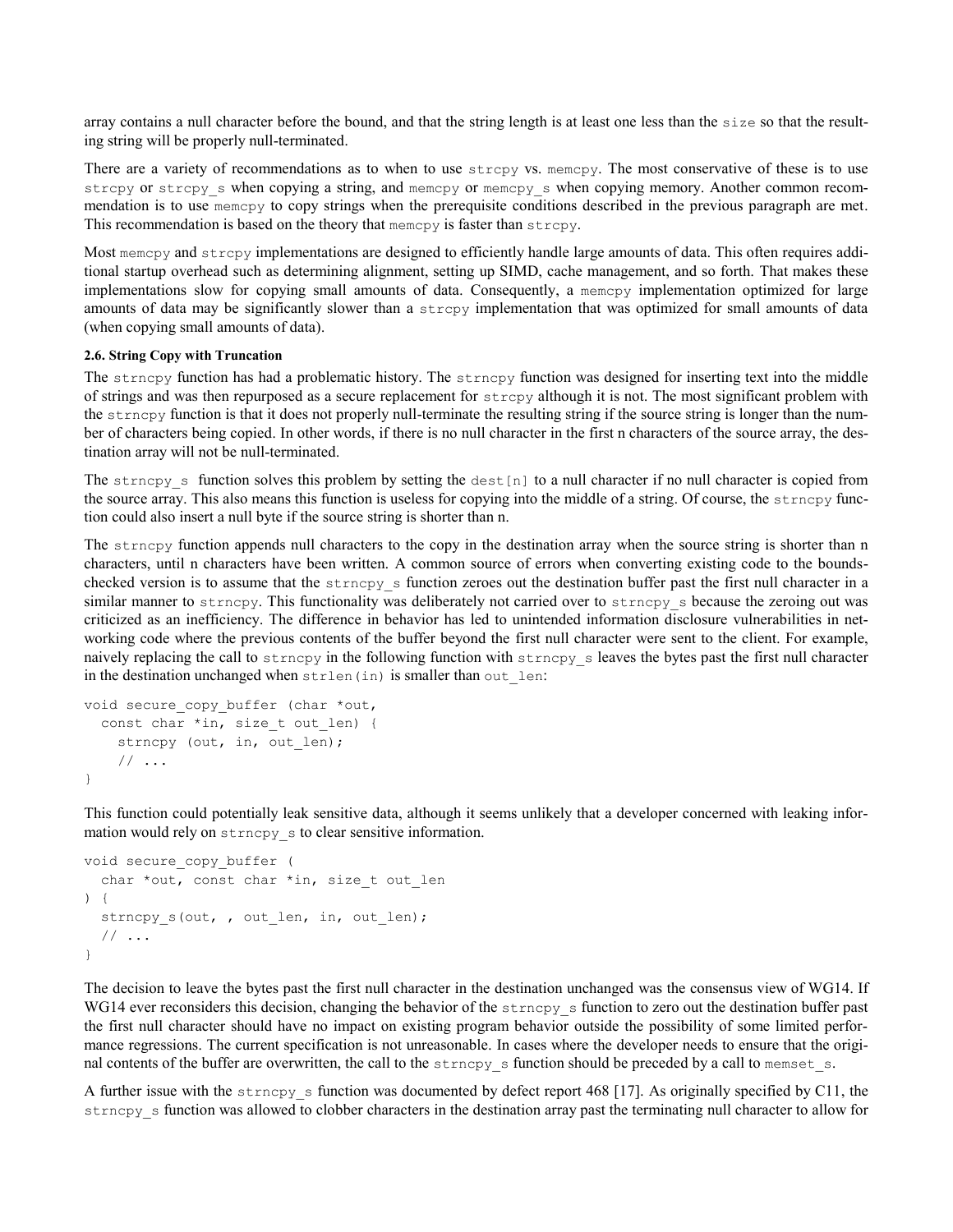efficient, single-pass implementations. However, because the latitude granted went beyond what was required and because the possibility of unspecified values resulting from a successful operation raises security concerns about information leakage, the standard was modified to only allow the destination array to take unspecified values when strncpy\_s returns a non-zero value.

### **2.7. The strerror Function**

The legacy function strerror is not thread safe and has a serious usability problem [2]. It requires the caller to supply a fixed buffer for the result, but there is no way to determine how large this buffer needs to be. The only way to make this work in general is to supply an initial buffer, check for overflow, reallocate, and try again until succeeding or all available memory is used. For example:

```
size_t buflen; 
char *buf; 
buflen = 100;while (0 := (buf = malloc(bluflen)))if (0 == (strerror(errno, buf, buflen))) break;
   free(buf); buflen++;
}
```
Annex K solves both these problems by introducing two functions. The strerror s function that can be used to avoid data races and the strerrorlen\_s function that calculates the length of the (untruncated) locale-specific message string that the strerror s function maps to errnum.

The resulting solution could be implemented as follows:

```
size t bufle = strerrorlen s(errno) + 1;
char * buf = malloc(buflen);
if (buf) strerror s(errno, buf, buflen);
```
The strerror s function is used to avoid data races. In a single threaded application, the strerror function could be used to eliminate unnecessary checks because the size of the destination array is known to be of sufficient size.

While using the malloc function has a performance impact and is also not permitted in safety-critical applications that conform to MISRA [13], applications are not required to invoke malloc. If simple truncation is acceptable for the application, then the strerror s function is sufficient because it will always result in a null terminated string and will gracefully truncate the error string if there is a sufficiently large buffer.

# **3. Security**

This section examines aspects of Annex K that affect the security of systems that use it.

### **3.1. Pointer Subterfuge**

A frequent target of exploits is to overwrite the address of a function to which execution will eventually be transferred with the address of malicious code injected by an attacker (a.k.a shell code) or normal code already present in the code segment that is repurposed for malicious purposes. These attacks can be accomplished through any indirect call where the target of the indirection can be overwritten by an attacker. Examples of such targets include function pointers, the global offset table (GOT), the .dtors section, virtual pointers, the at\_exit and on\_exit functions, and the longjmp function.

Most implementations use a function pointer in their implementation of the set\_constraint\_handler\_s function to hold the address of the currently registered handler. This introduces an additional address that can be altered by an attacker to execute malicious code. WG14 decided that the benefit of a user-settable runtime-constraint handler justified providing another function pointer that might be overwritten by an attacker.

Each of these addresses can be protected from being overwritten with the address of malicious code. One mechanism for protecting these is the encode\_pointer and decode\_pointer functions proposed by Plum and Bijanki [19]. These functions are similar in purpose to the EncodePointer and DecodePointer functions used by Visual Studios' C runtime libraries. Instead of storing a function pointer, the program can store an encrypted version of the pointer. An attacker would need to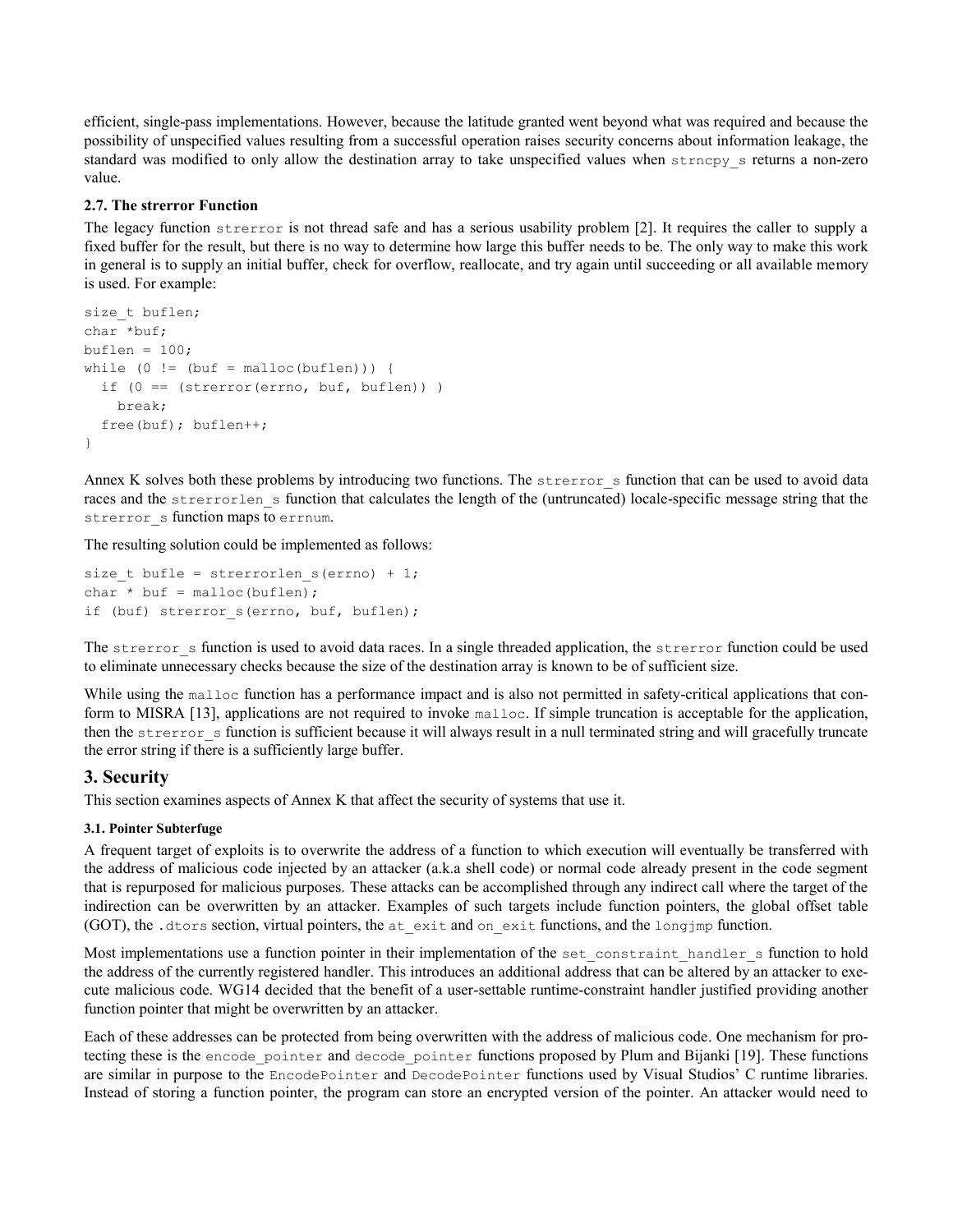brute-force the secret key used to encode the pointer to redirect the pointer to other code [11]. The Plum and Bijanki proposal was rejected by WG14 because the committee decided that it would be better for implementations to provide this functionality automatically without the need for programmer intervention and was consequently considered a quality-of-implementation issue. In the 11 years since this proposal was presented to WG14, no implementations have implemented this feature. Additionally, it is not possible for C programmers to implement their own encode/decode function in a portable manner because C does not give programmers a portable way to treat function pointers as data.

In the absence of an execution environment with protected function pointers, the addition of another attack vector is largely irrelevant because any address to which control is transferred can be overwritten, including the address of the abort function in the GOT table. In the case of an implementation where the address of system functions is protected, but other addresses are not, abrupt termination of the program by calling the abort or Exit functions may prevent the execution of malicious code. The programmer must also consider the possibility that the attacker's goal *is* to force a program to terminate abruptly.

Other paths to termination, such as calling  $ext{exit}$  or quick  $ext{exit}$ , result in execution of functions registered by calls to the atexit and at quick exit functions, respectively. It is possible, when running in an insecure execution environment, that the address of functions to be executed have been overwritten by an attacker to divert execution to malicious code.

The Annex K runtime-constraint mechanism is both a security benefit and weakness in that it can be used to easily implement a policy of exiting abruptly (for example, by installing the abort handler s) but can also provide an attack vector. Systematically, it makes little difference if this additional attack vector is present. An implementation that protects function pointers can protect the current runtime-constraint handler from being overwritten using the same mechanism. An implementation that does not protect function pointers will have other locations that can be overwritten by an attacker to execute malicious code.

### **4. Use Cases**

There is a wide variety of advice when it is appropriate or inappropriate to use the bounds-checking interfaces; much of which is contradictory. This section describes some of the existing guidance for adopting the bounds-controlled interfaces.

#### **4.1. Banned Functions**

Microsoft, who initially developed these APIs, completely bans the use of *replaced* C Standard functions such as strcpy and strcat as part of the Security Development Lifecycle [Howard 2006]. Use of the Annex K functions is supported by static analysis to ensure the right buffer size values are used. Microsoft's experience is that, without static analysis, boundschecking interfaces are easily misused resulting in many of the same issues. Similar static analysis can, of course, also improve the usability of legacy functions.

The conversion process at Microsoft was aided by modifications to the compiler to automatically migrate code to the boundschecking interfaces if the length of the destination buffer could be determined at compile time. Automation is most effective by limiting it to changes which were guaranteed to not introduce defects. It is also worth noting that the introduction of additional runtime-constraint tests during the conversion process at Microsoft resulted in the discovery of previously undetected undefined behaviors and vulnerabilities [6].

### **4.2. Failure to Implement**

Strict banishment of C Standard string handling and other functions is a position at one extreme of this argument; the other extreme is disallowing the use of bounds-checked interfaces functions (possibly by failing to implement them).

O'Donell and Sebor [24] argue that such changes are often unnecessary and increase the opportunities to introduce defects. This is a widely-held expert view that changes to "working code" generally increase the risk to the system because of the possibility of injecting new defects. This view has even been expressed by the safety-critical community [18] and elsewhere.

Disallowing the use of bounds-checked interfaces goes beyond this and prevents the use of these functions in new code and during repairs where they can be used advantageously. Failing to implement Annex K functionality forces programmers to use legacy functions which decades of practice has demonstrated are prone to misuse and vulnerabilities.

### **4.1. Selective Use**

A compromise between these two extremes is to introduce Annex K functions selectively in new code or as required to mitigate existing vulnerabilities. In cases when the invoked handler does not return, this approach has the advantage that the maintainer does not require a deep understanding of the affected code. The repair can be implemented by programmers unfamiliar with the code with little chance of introducing additional defects.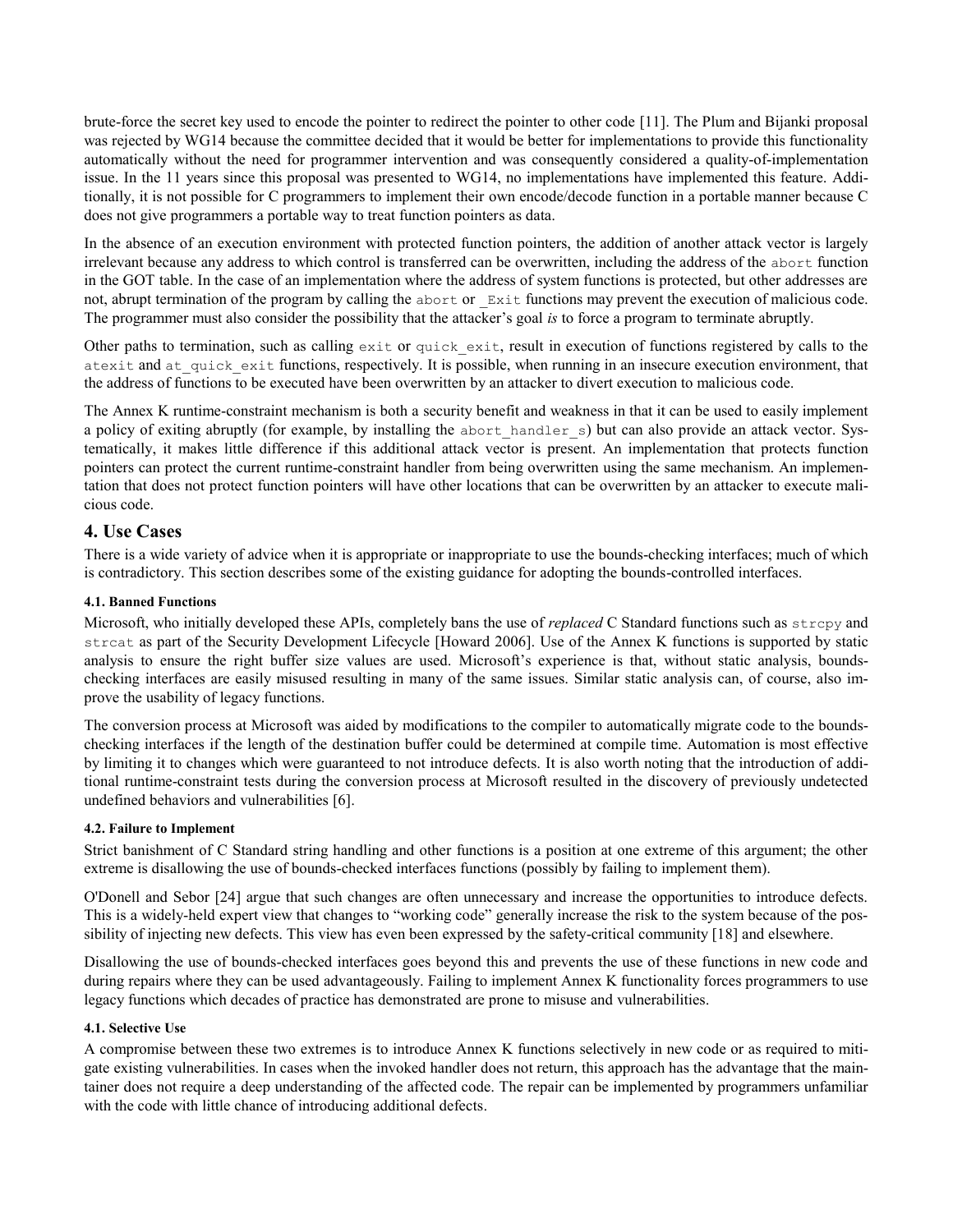In situations where the handler may return to the caller, modifications to existing code may need to be more extensive. This is particularly true of code that was not designed to handle error conditions.

Using Annex K functions in new code leads to the most straightforward use case as new code can be designed with the use of these functions in mind. For example, all three calls to string handling functions in the following code can result in an undetected buffer overflows:

```
int main(int argc, char *argv[]) {
   char name[2048];
  strcpy(name, argv[1]);
  strcat(name, " = ");
  strcat(name, argv[2]);
   ...
}
```
Repairing this code while retaining the legacy functions requires some effort and additional overhead.

The first (obvious) problem is that  $\arg(y[1]$  may be null or  $\arg(y[1]$  may refer to a string and  $\arg(y[2]$  may be null. These problems can be eliminated by testing argc and returning with an error (and optionally a usage message) if insufficient arguments were passed to the command. Assuming the solution continues to use a statically allocated buffer, the programmer needs to determine if the combined sized of the three strings can exceed the length of the buffer. The size of both argv[1] and  $\arg(y[2]$  are unknown but can be determined by a call to  $\text{strlen}$  as shown:

```
int main(int argc, char *argv[]) {
  char name[2048];
  if (argc \langle 3) return 1;
   if (strlen(argv[1]) + 
       strlen(argv[2]) + 
      sizeof " = " > 2048) return 1;
  strcpy(name, argv[1]);
  strcat(name, " = ");
 strcat(name, argv[2]);
   ...
}
```
This of course, requires an additional pass to calculate the length of both argument strings. The following code eliminates the possibility of undefined behavior by allowing the Annex K functions to invoke a non-returning constraint handler if a runtimeconstraint violation is detected:

```
char name[2048];
strcpy s(name, sizeof name, argv[1]);
strcat_s(name, sizeof name, "=");
strcat s(name, sizeof name, argv[2]);
```
Using the bounds-checked interfaces in this case means that this code is now secure and only needs to make a single pass over each command line argument. Consequently, the solution using the bounds-checked interfaces is more concise and theoretically faster. This code can also be written to work in the case when the runtime-constraint handler returns:

```
constraint_handler_t oconstraint = 
  set constraint handler s(
     ignore_handler_s
  );
   ...
char name[2048];
if (strcpy s(name, sizeof name, argv[1]))
  Exit(EXIT_FAILURE);
if (strcat s(name, sizeof name, "=""))
```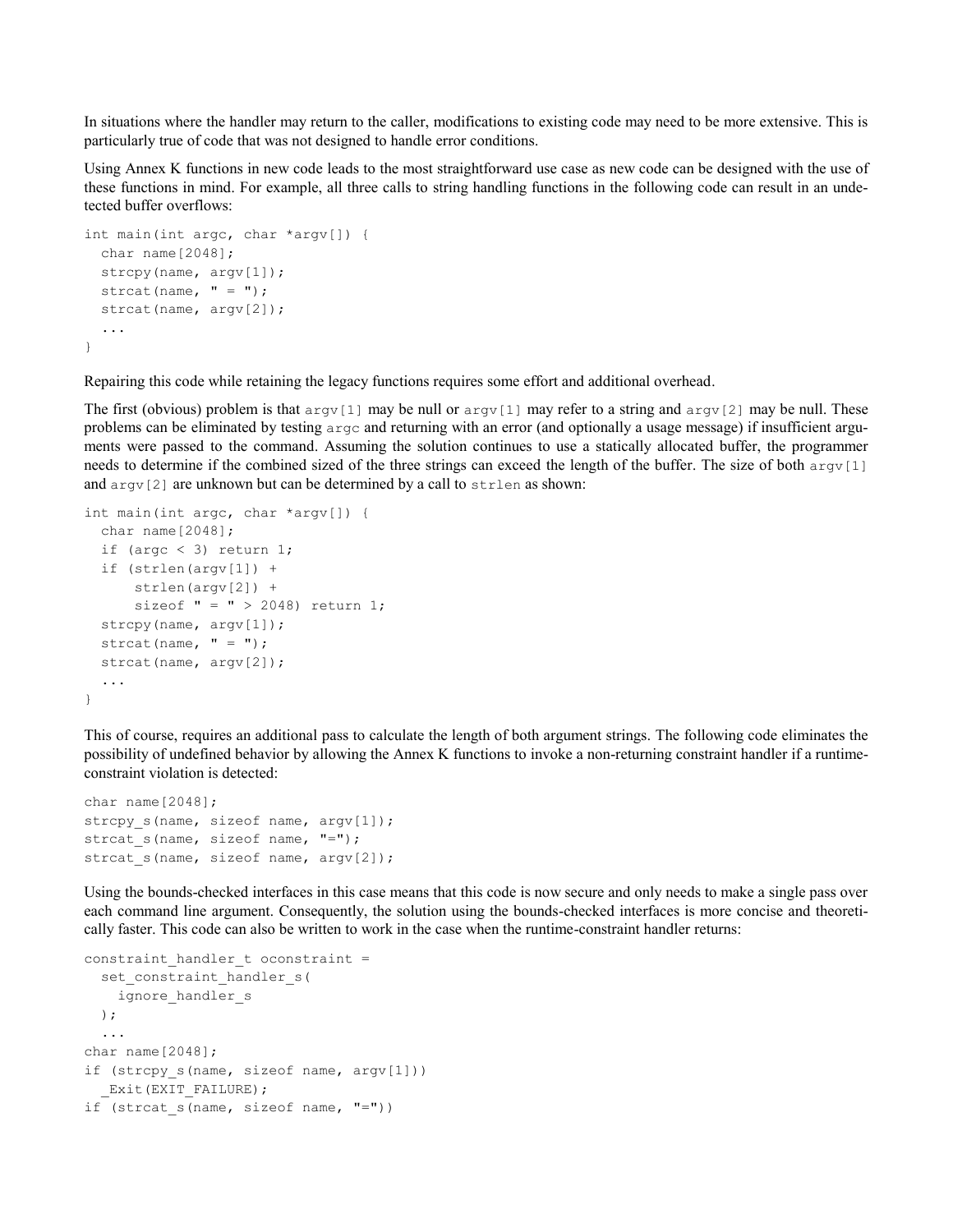```
Exit(EXIT_FAILURE);
if (strcat s(name, sizeof name, argv[2]))
  Exit(EXIT_FAILURE);
```
Writing and testing this code is no different than developing any other code that detects and securely recovers from error conditions.

Mandating the use of these functions can result in non-optimal code in cases where there is no possibility of error conditions. Developers should be allowed to combine Annex K functions with standard string handling functions to efficiently handle these cases.

### **5. Performance**

While the performance of bounds-checked interfaces can be compared to the performance of the replaced legacy functions, this is not a fair comparison because these functions do not do the same thing. Specifically, bounds-checked interfaces test for runtime-constraint violations including verifying that pointers are not null, that pointers do not refer to overlapping regions of memory, and that the size of the destination buffer is sufficient to hold the result of the operation. A function that perform these checks, such as strcpy\_s, is necessarily slower than strcpy, which does not. The absence of these tests in strcpy does not mean that they do not need to be performed, although they can frequently be omitted from user code when redundant. Implementing these tests within the body of the bounds checked interfaces means that this code only needs to be implemented in one location which can lead to smaller, faster code bases.

Modern optimizing compilers provide *intrinsics* or *built-ins* as highly efficient equivalents of the traditional C library string manipulation functions and expand calls to the functions inline. Besides avoiding the overhead of a branch instruction to jump to the library implementation of the functions, the intrinsics have the important benefit of enabling other optimizations across multiple calls to the same function that are not possible otherwise.

Although the intent of the original proposal authors was that the APIs would be implemented in compilers in the form of efficient intrinsics, to date this has not happened. Until this work is completed, each call to one of the APIs incurs the overhead of a function call, and redundant tests for runtime-constraint violations are not eliminated. The following section provides performance measures for specific implementations.

# **6. Implementations**

Despite the bounds-checked-interface specification having been around for over a decade only a handful of implementations exist, with varying degrees of completeness and conformance. This section provides a survey of known implementations and their status.

While two of the implementations below are available in portable source code form as Open Source projects, popular Open Source distributions such as BSD or Linux have not made either available to their users. At least one (GNU C Library) has repeatedly rejected proposals for inclusion citing the Austin Group review of WDTR 24731 [2]. Conversely, the Clang and GCC mailing lists have seen multiple requests for Annex K support [20]. It is unclear if (and when) these APIs will be provided by future versions of these distributions.

### **6.1. Microsoft Visual Studio**

Microsoft Visual Studio is the prototype implementation of the bounds-checked interfaces. Unfortunately, the implementation does not conform to C11 or TR 24731-1. This is because Microsoft failed to update their implementation based on changes to the APIs that occurred during the standardization process. For example, Visual Studio does not provide the set constraint handler s function but instead retains the previous function with similar behavior but a different and incompatible signature:

```
_invalid_parameter_handler
 _set_invalid_parameter_handler(
 _invalid_parameter_handler)
```
It also does not define the abort handler s and ignore handler s functions, the memset s function (which is not part of the TR), or the RSIZE\_MAX macro. The Microsoft implementation also does not treat overlapping source and destination sequences as runtime-constraint violations and instead has undefined behavior in such cases.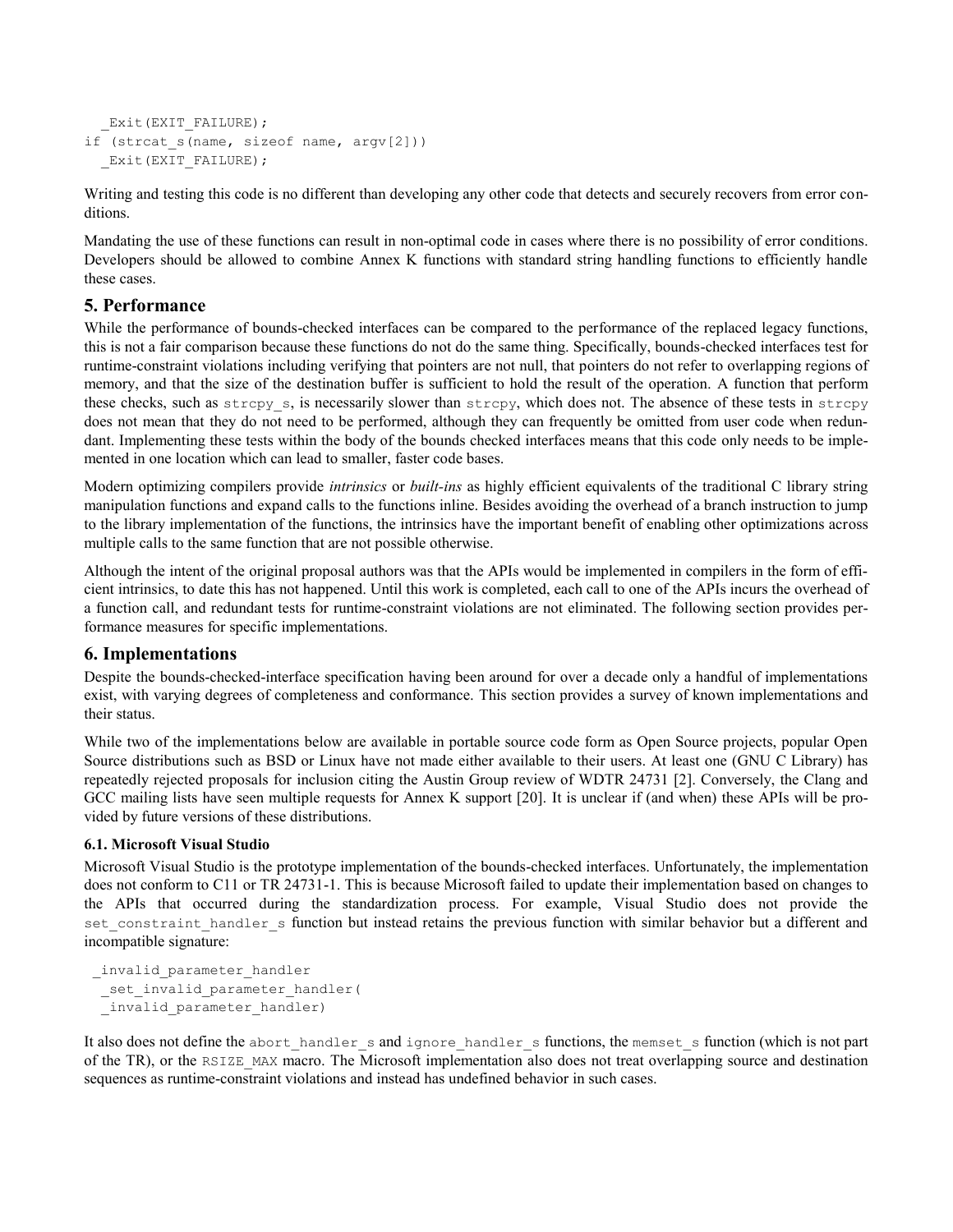Table 1 lists the performance of memcpy\_s vs. memcpy for Microsoft Visual Studio in millions of cycles. Performance was measured by Office Profiler. Both memcpy and memcpy s were invoked from a function which was declared declspec(noinline) to prevent the compiler from inlining either function, and compiled at –02. If the amount of data copied is small (16 bytes or less), memcpy is faster. The memcpy\_s function is faster for 32 and 64 bytes. For sizes greater than 64 bytes, the difference in performance is negligible.

Table 1: Performance of memcpy\_s vs memcpy in millions of cycles.

| <b>SIZE</b>    | MEMCPY S | <b>MEMCPY</b> |
|----------------|----------|---------------|
| $\overline{4}$ | 175.7    | 28.4          |
| 8              | 58.2     | 19.8          |
| 16             | 40.3     | 16            |
| 32             | 15.7     | 21.8          |
| 64             | 8.8      | 15.9          |
| 128            | 16.2     | 15.6          |
| 256            | 15.1     | 19.8          |
| 256            | 16.7     | 15            |
| 512            | 24.9     | 15.8          |
| 1024           | 26.8     | 17.7          |
| 2048           | 25       | 15.5          |
| 4096           | 26       | 21            |

The test app consumed around 1.38 billion cycles. Even with a stripped-down test executable that was not doing much else, 1.5-1.8% of the test case's run time was spent in memory copy operations. Unless an application is in a tight loop performing a large number of copies of less than 16 bytes or less, the difference in performance is insignificant. In the overall context of a binary that is doing a lot of other things, the difference in performance should be unnoticeable. In this test case, initializing the two source and destination buffers (1 page each) on startup consumed 30 million cycles. The printf call used to prevent the memory operations from being eliminated by dead store removal consumed 600 million cycles.

As a result of deviations from the specification, the Microsoft implementation cannot be considered conforming or portable.

### **6.2. Open Watcom**

Starting with version 1.5, the Open Watcom compiler [23] ships with an implementation of TR 24731-1. Open Watcom Version 1.9 defines the STDC LIB EXT1 macro to 200509L, indicating that it conforms to the final draft of the technical report [3].

Because the final draft of TR 24731 is essentially identical to the published technical report, which is close to Annex K (although not identical because the memset s function specified by the Annex does not appear in the technical report, the Open Watcom implementation can be considered a nearly conforming implementation.

### **6.3. Safe C Library**

 $\overline{a}$ 

The Safe C Library [21] is an efficient, portable, and complete implementation of Annex K with many extensions. It also allows search for Unicode strings by adding the wcsfc s and wcsnorm s extensions supporting Unicode standard 11.0, with plans to update to 12.0 in May, 2019.

The performance of memcpy s vs memcpy was measured using the perf\_memcpy\_s.c test.<sup>1</sup> All tests were performed with the -march=native and --disable-constraint**-**handler flags. The results from these tests are shown in Table 2. Additional flags used are shown in the table.

Table 2: Performance of memcpy\_s vs memcpy.

| <b>COMPILER</b> | OVERHEAD ARCH FLAGS |               |  |
|-----------------|---------------------|---------------|--|
| clang-7         | $5 - 20\%$          | $\sim$ 32 bit |  |

[https://github.com/rurban/safeclib/blob/master/tests/perf\\_memcpy\\_s.c](https://github.com/rurban/safeclib/blob/master/tests/perf_memcpy_s.c)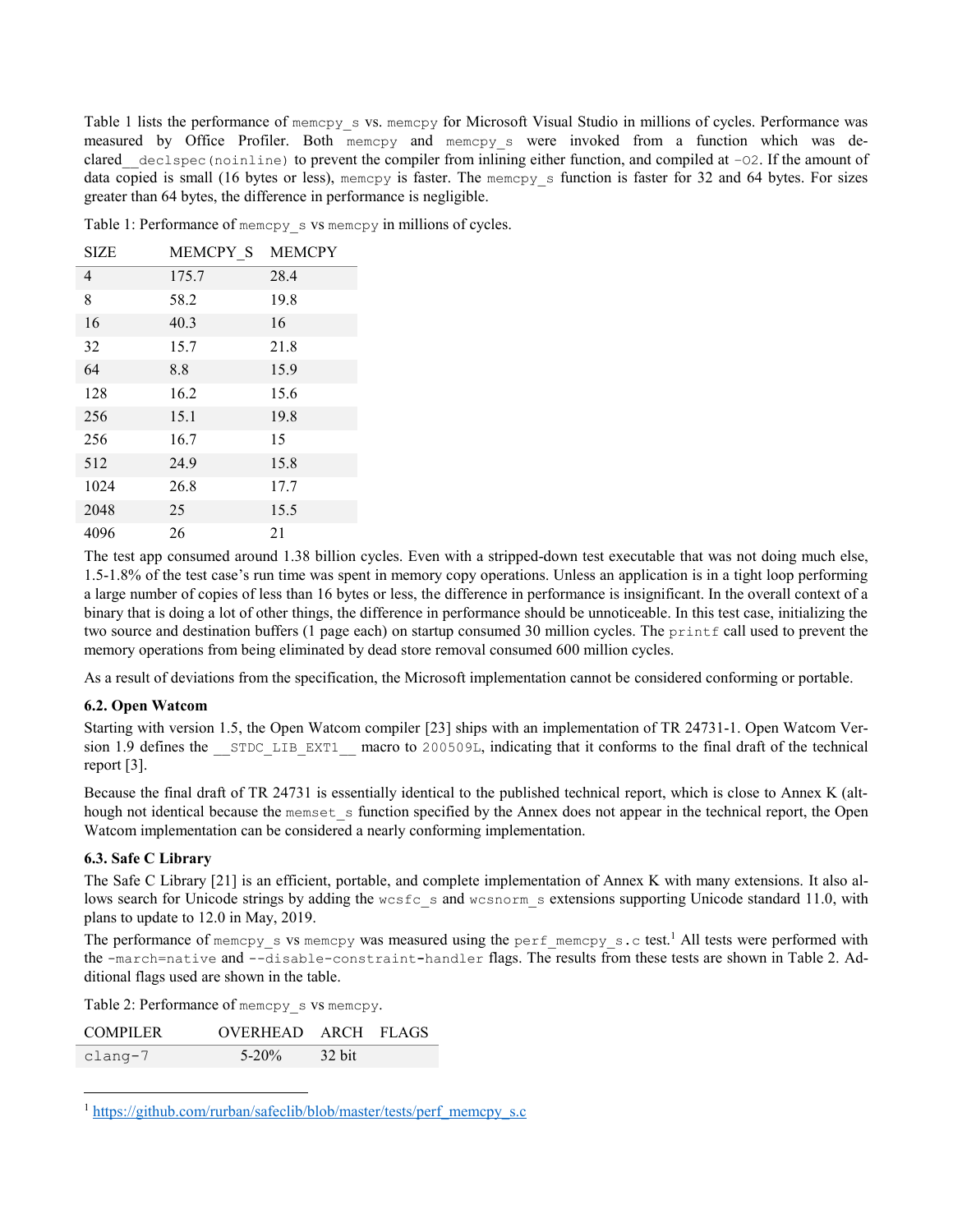| clang-4        | $5 - 20%$  | 32 bit |           |
|----------------|------------|--------|-----------|
| $cl$ ang-3.9   | 87%        | 32 bit |           |
| $cl$ ang-3.8   | 86%        | 32 bit |           |
| clang-3.7      | 84%        | 32 bit |           |
| $clang-3.4$    | 89%        | 32 bit |           |
| $clang-3.3$    | 88%        | 32 bit |           |
| Apple/cc       | 87%        | 32 bit |           |
| $qcc-7$        | 89%        | 32 bit | $-Wa, -q$ |
| $qcc-5$        | 88%        | 32 bit | $-Wa, -q$ |
| $qcc-4.9$      | 86%        | 32 bit | $-Wa, -q$ |
| $qcc-4.8$      | 89%        | 32 bit | $-Wa, -q$ |
| $qcc-4.6$      | 89%        | 32 bit | $-Wa, -q$ |
| $qcc-4.3$      | 86%        | 32 bit | $-Wa, -q$ |
| clang-7 -Ofast | $-2\%$     | 64 bit |           |
| clang          | $-2 - 5\%$ | 64 bit |           |
| qcc            | 77%        | 64 bit | Wa, q     |

### **6.4. Slibc**

Slibc is a complete, open source implementation of Annex K designed to be used with the GNU C library typically distributed with Linux [22]. The implementation claims to be complete and to fully conform to C11. An inspection of the implementation reveals that it is inefficient and consequently unsuitable for production use without considerable changes. However, it does provide a good reference implementation of the library. A proposal to incorporate slibc into the GNU C library was rejected by the GNU C library community in 2012.

# **7. Future Directions**

WG14 is currently evenly divided between eliminating Annex K and repairing it [10]. There are valid arguments on both sides, although various issues complicate the removal of Annex K from the C2X standard.

### **7.1. memset\_s**

The memset s function was proposed after ISO/IEC TR 24731-1 had been added to C11 as Annex K [5]. Unlike memset, any call to memset s is evaluated strictly according to the rules of the abstract machine. This function was added to address the concern that operations meant to overwrite memory for security purposes were being removed by the compiler using *dead store removal* optimizations. This proposal was adopted by WG14 but incorporated into Annex K because it at least superficially resembled other bounds checked interfaces. As defined, the function makes use of the runtime-constraint mechanism. Consequently, if Annex K were eliminated but this function retained it would need to be altered or the runtime-constraint mechanism would need to be repaired and retained as well.

### **7.2. Annex L Analyzability**

Annex L specifies optional behavior to aid in the analyzability of C programs. Annex L states that "If the program performs a trap, the implementation is permitted to invoke a runtime-constraint handler." The runtime-constraint mechanism is defined by Annex K, so its removal would require revisiting Annex L.

#### **7.3. Thread-local Storage**

There is general consensus among WG14 experts that the runtime-constraint mechanism is incorrectly specified for multithreaded programs [7].

The set constraint handler s function sets a process-wide runtime-constraint handler. A frequent use case is that the handler is set appropriately for some sequence of calls after which the original handler is restored. However, the process-wide handler is shared among all threads in a program. This can lead to changes in one thread having inadvertent consequences in a separate thread. Implementations can be allowed to make the current handler state in the set constraint handler s function thread-local if they desire to do so, as long as the handler state is inherited from the current thread at the time of creation [8]. Overall, this is an easily remedied problem and not in itself sufficient reason to abandon Annex K.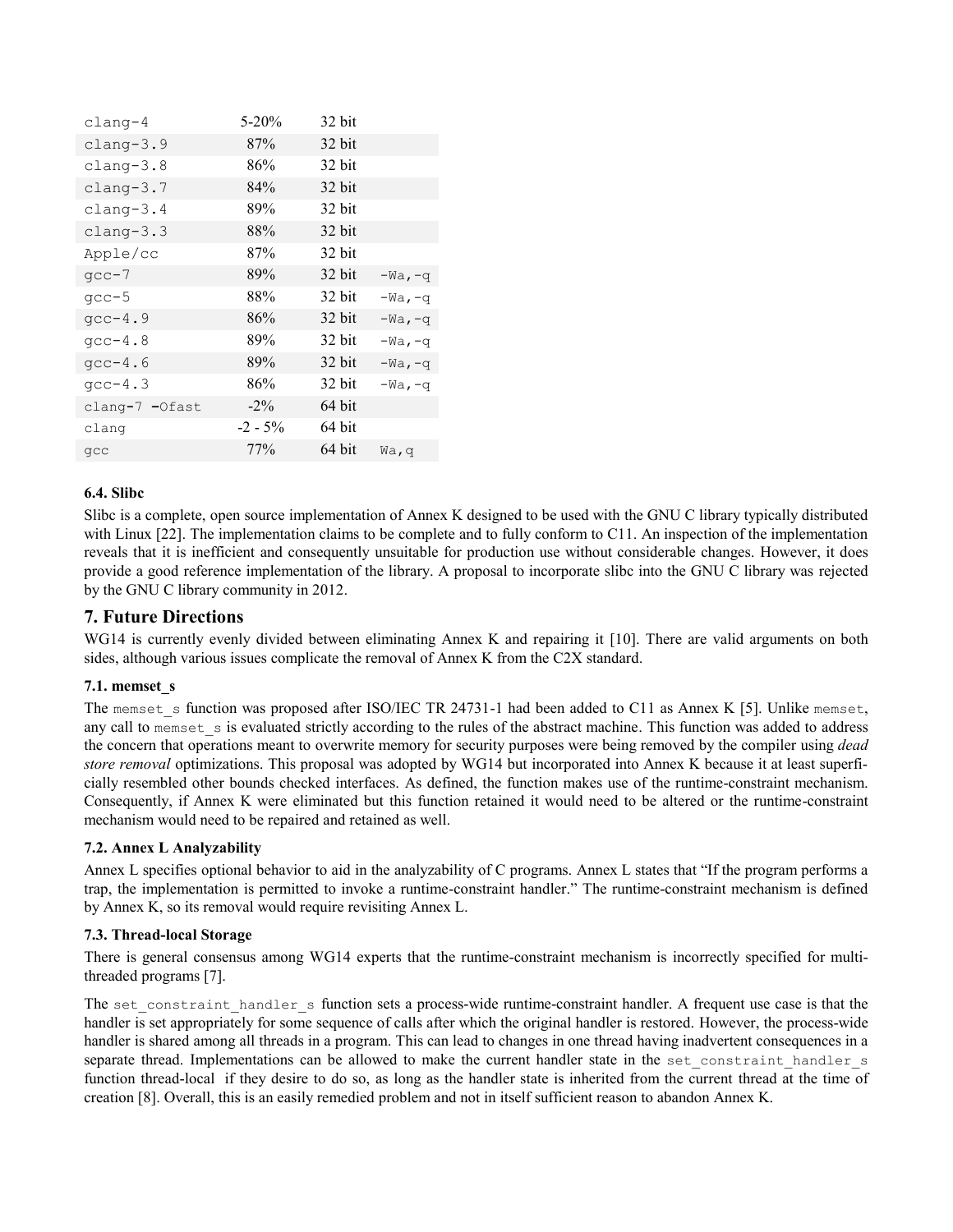#### **7.4. Visual Studio Alignment**

The C Standards committee requires existing implementations before considering standardization. It is possible that WG14 went too far in reinventing the interfaces from the original Microsoft proposal [1] with the unintended consequence of causing the Microsoft implementation to be nonconforming. A solution is to revert the Annex K specification to more closely resemble the existing Visual Studio implementation. This would result in the Visual Studio implementation conforming to the standard but potentially make Annex K less likely to be adopted elsewhere. Visual Studio solves the problem of a single, process-wide runtime-constraint handler by adding the set thread local invalid parameter handler function to define thread-specific handlers.

### **7.5. Forward References**

There are a number of forward references throughout the main body of the standard to Annex K functions which resolve issues with the legacy APIs.

The strtok function has a forward reference to the strtok s function that can be used instead to avoid data races.

The strerror function has a forward reference to the strerror s function that can also be used to avoid data races.

These functions, along with the strerrorlen s function, are strong candidates to become non-optional parts of the standard. Additional Annex K functions also make strong candidates although a thorough examination of industry practice is required to make a complete list.

### **8. Summary**

The Annex K Bounds-checking interfaces have largely functioned as anticipated by WG14. The introduction of Annex K in C11 was not intended to be an impetus for changing large amounts of working production code and guidance in the proper use of these functions is poor or lacking. These interfaces are best suited for developing new code that might receive invalid inputs. Legacy functions are appropriate when developing performance-intensive code that can be proven correct by other means. Existing code that is not being actively improved should continue to use the legacy APIs.

Experience with these functions has been somewhat limited by the availability of implementations. The largest body of experience in implementing the bounds-checked interfaces comes from Microsoft, whose experience has been largely positive. Microsoft claims, for example, replacing legacy functions with bounds-checked interfaces in their Office product resulted in defect reductions. Microsoft determined that the application of static analysis is necessary to aid in the correct and secure use of the bounds-checked interfaces.

One obvious problem area requiring repair is the use of the runtime-constraint handlers in multithreaded environments. There are multiple proposals to resolve this issue, the simplest being the proposal by Florian Weimer [8] to allow the effective constraint handler to be either the thread-local constraint handler or the global constraint handler, depending on which approach is chosen by the implementation.

The field experience report by O'Donell and Sebor [24] is critically deficient in a number of significant aspects which negates the usefulness of their findings. First, the report does not contain any frequency data involving the number of modifications made to the code base and defect insertion rates. Consequently, their report only shows the kinds of errors which can be made and fails to provide any useful inferences as to the overall usability of these interfaces. A second deficiency is that the report focuses on a small number of Annex K functions from sections K.3.7.1, "Copying functions" and K.3.7.2, "Concatenation functions" and ignores the majority of functions defined in the other sections of Annex K. The report recommends the elimination of the entirety of Annex K, whereas only a small number of these functions were critically examined.

Eliminating Annex K from future major revisions of the C Standard as a result of an easily resolved defect would be a major overreaction and is uncharacteristic of the C Standards Committee which took decades to deprecate then remove the gets function. Eliminating Annex K without first providing an alternative solution to the security problems inherent in the use of the standard C handling functions would be irresponsible and would largely roll back C language security to C99.

# **Acknowledgements**

Thanks to my colleagues who reviewed or otherwise contributed to this paper: Ollie Whitehouse, Jennifer Fernick, Thomas Plum, Aaron Ballman, Jeff Dileo, David LeBlanc, Michael Howard, Dan Jump, Florian Weimer, Reini Urban, and Martin Sebor. Thanks to Simon Harraghy for superb technical editing.

# **References**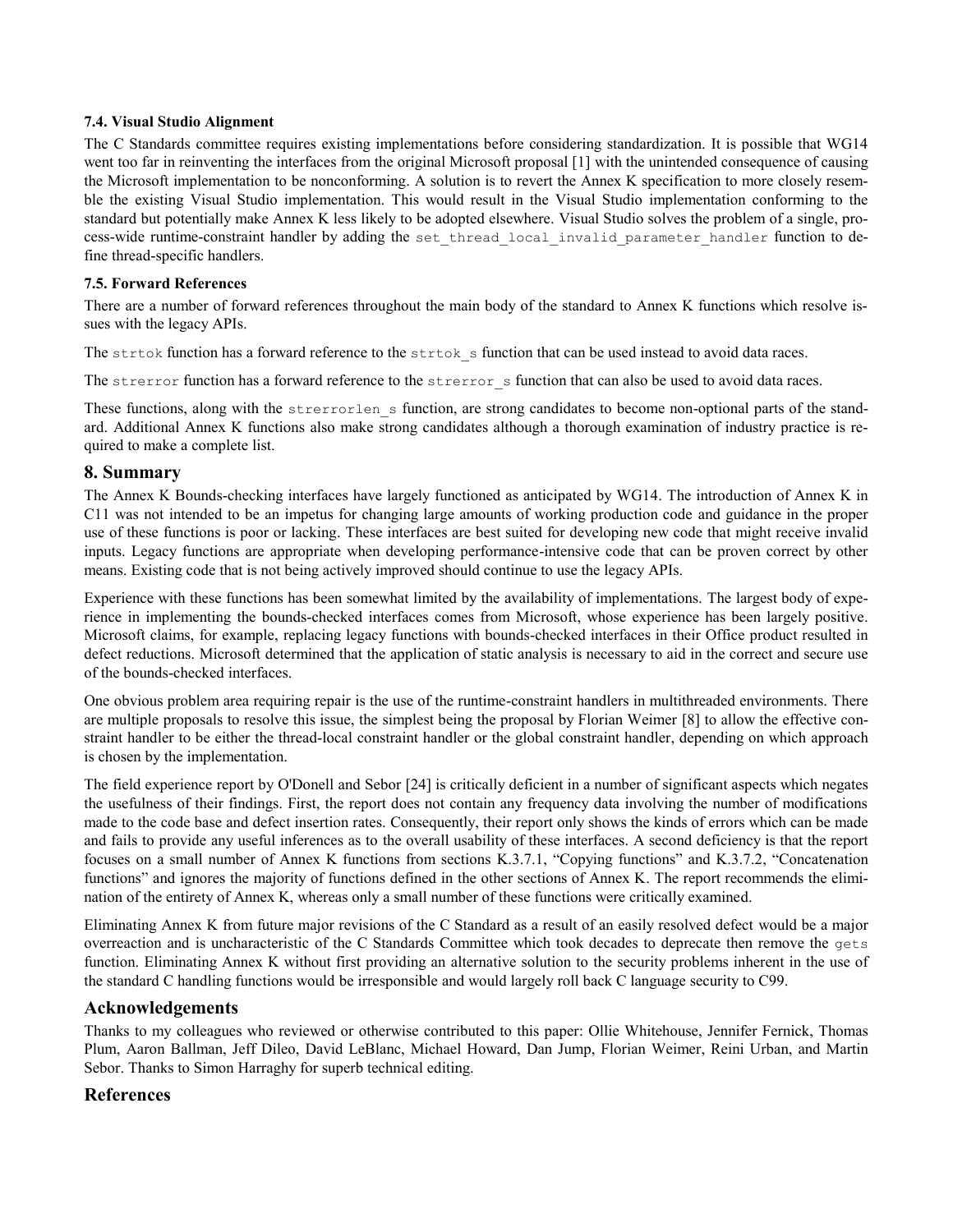- [1] N997 Proposal for Technical Report on C Standard Library Security, February 24, 2003. [http://www.open](http://www.open-std.org/jtc1/sc22/wg14/www/docs/n997.pdf)[std.org/jtc1/sc22/wg14/www/docs/n997.pdf](http://www.open-std.org/jtc1/sc22/wg14/www/docs/n997.pdf)
- [2] N1106 Austin Group Review of ISO/IEC WDTR 24731 Specification for Secure C Library Functions, March 2005 <http://www.open-std.org/jtc1/sc22/wg14/www/docs/n1106.txt>
- [3] ISO/IEC TR 24731-1:2007 Information technology Programming languages, their environments and system software interfaces — Extensions to the C library — Part 1: Bounds-checking interfaces [http://www.iso.org/iso/catalogue\\_detail.htm?csnumber=38841](http://www.iso.org/iso/catalogue_detail.htm?csnumber=38841)
- [4] N1173 Rationale for TR 24731 Extensions to the C Library Part I: Bounds-checking interfaces [http://www.open](http://www.open-std.org/jtc1/sc22/wg14/www/docs/n1173.pdf)[std.org/jtc1/sc22/wg14/www/docs/n1173.pdf](http://www.open-std.org/jtc1/sc22/wg14/www/docs/n1173.pdf)
- [5] David Svoboda. memset s to clear memory, without fear of removal April, 2009. [http://www.open](http://www.open-std.org/jtc1/sc22/wg14/www/docs/n1381.pdf)[std.org/jtc1/sc22/wg14/www/docs/n1381.pdf](http://www.open-std.org/jtc1/sc22/wg14/www/docs/n1381.pdf)
- [6] Michael Howard and Steve Lipner. 2006. The Security Development Lifecycle. Microsoft Press, Redmond, WA, USA.
- [7] N1866. Martin Sebor. Thread safety of set\_constraint\_handler\_s. September 19, 2014. [http://www.open](http://www.open-std.org/jtc1/sc22/wg14/www/docs/n1866.htm)[std.org/jtc1/sc22/wg14/www/docs/n1866.htm](http://www.open-std.org/jtc1/sc22/wg14/www/docs/n1866.htm)
- [8] N2225. Florian Weimer. Multi-threading behavior of strtok, getenv, set\_constraint\_handler\_s. 2018-03-26 <http://www.open-std.org/jtc1/sc22/wg14/www/docs/n2225.htm>
- [9] Aaron Ballman. N2267 The nodiscard attribute. July, 2018. [http://www.open](http://www.open-std.org/jtc1/sc22/wg14/www/docs/n2267.pdf)[std.org/jtc1/sc22/wg14/www/docs/n2267.pdf](http://www.open-std.org/jtc1/sc22/wg14/www/docs/n2267.pdf)
- [10] Rajan Bhakta, "Draft Minutes for 15-18 October, 2018 MEETING OF ISO/IEC JTC 1/SC 22/WG 14 AND INCITS PL22.11". http://www.open-std.org/jtc1/sc22/wg14/www/docs/n2307.pdf
- [11] Moritz Jodeit. Look Mom, I don't use Shellcode: Browser Exploitation Case Study for Internet Explorer 11. Blue Frost Security. [https://labs.bluefrostsecurity.de/files/Look\\_Mom\\_I\\_Dont\\_Use\\_Shellcode-WP.pdf](https://labs.bluefrostsecurity.de/files/Look_Mom_I_Dont_Use_Shellcode-WP.pdf)
- [12] ISO/IEC TS 17961:2013/Cor 1:2016. Information Technology—Programming Languages, Their Environments and System Software Interfaces—C Secure Coding Rules. Geneva, Switzerland: ISO, 2016.
- [13] MISRA (Motor Industry Software Reliability Association). MISRA C: 2012 Guidelines for the Use of the C Language in Critical Systems, ISBN 978-1-906400-10-1, ISBN 978-1-906400-11-8 (PDF), March 2013.
- [14] Todd C. Miller and Theo de Raadt. 1999. strlcpy and strlcat: consistent, safe, string copy and concatenation. In Proceedings of the annual conference on USENIX Annual Technical Conference (ATEC '99). USENIX Association, Berkeley, CA, USA, 41-41.
- [15] Seacord, R.: The CERT C Coding Standard, Second Edition: 98 Rules for Developing Safe, Reliable, and Secure Systems (Addison-Wesley, 2014).
- [16] ISO/IEC. Programming Languages—C, 3rd ed (ISO/IEC 9899:2011). Geneva, Switzerland: ISO, 2011.
- [17] Martin Sebor. N1872 strncpy\_s clobbers buffer past null [http://www.open](http://www.open-std.org/jtc1/sc22/wg14/www/docs/n2148.htm#dr_468)[std.org/jtc1/sc22/wg14/www/docs/n2148.htm#dr\\_468](http://www.open-std.org/jtc1/sc22/wg14/www/docs/n2148.htm#dr_468)
- [18] MISRA Compliance:2016 Achieving compliance with MISRA Coding Guidelines, April, 2016.
- [19] Thomas Plum and Arjun Bijanki. N1332 Encoding and Decoding Function Pointers. [http://www.open](http://www.open-std.org/jtc1/sc22/wg14/www/docs/n1332.pdf)[std.org/jtc1/sc22/wg14/www/docs/n1332.pdf](http://www.open-std.org/jtc1/sc22/wg14/www/docs/n1332.pdf)
- [20] Implement C11 annex K?<https://sourceware.org/ml/libc-help/2019-01/msg00035.html>
- [21] Safe C Library A full implementation of Annex K<https://github.com/rurban/safeclib/>
- [22] slibc<https://code.google.com/archive/p/slibc/>
- [23] Watcom C Library Reference Version 1.8. Open Watcom. 2008.<ftp://ftp.openwatcom.org/manuals/current/clib.pdf>
- [24] Carlos O'Donell, Martin Sebor N1967 Updated Field Experience With Annex K Bounds Checking Interfaces. September, 2015.<http://www.open-std.org/jtc1/sc22/wg14/www/docs/n1969.htm>